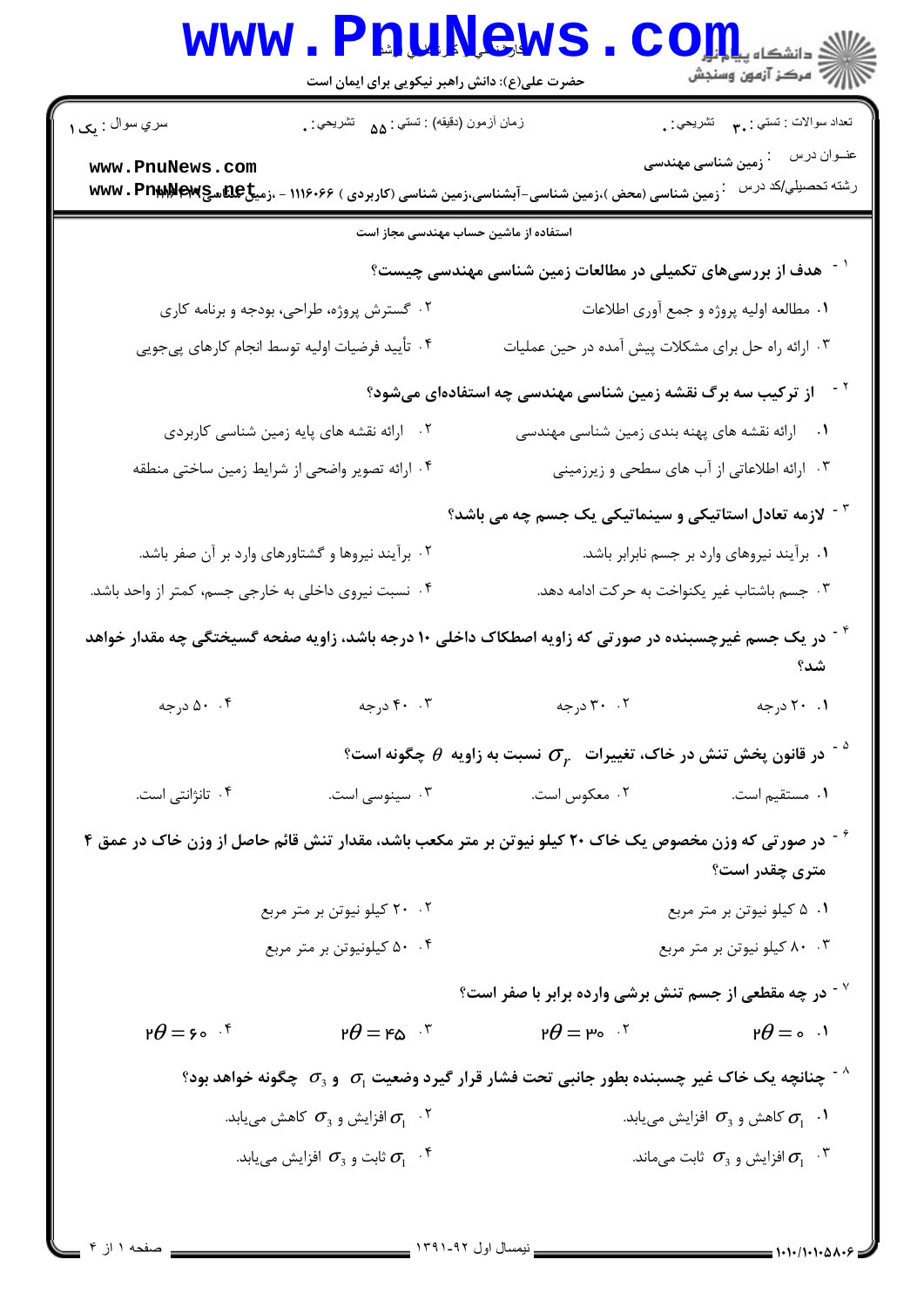| سري سوال : <b>۱ يک</b><br>www.PnuNews.com<br>ّ زمین شناسی (محض )،زمین شناسی-آبشناسی،زمین شناسی (کاربردی ) ۱۱۱۶۰۶۶ - ،زمیخ۱۹۴۵ و www . Pn<br>۰۲ از نسبت مقاومت کششی به مدول یانگ<br>۰۴ از نسبت مدول یانگ به مقاومت کششی<br>$\lambda \stackrel{S}{\longrightarrow} \lambda$ در صورتی که سرعت موج لرزهای در یک توده سنگ $\stackrel{S}{\longrightarrow}$ ۲ باشد و سرعت موج صوتی در همان نمونه سنگ $m$<br>$Y/Y$ . $f$<br>در صورتی که قطر نمونه سنگ 40 =D میلیمتر باشد و مقدار ضریبk، برابر با 21=k باشد، در صورتی که مقدار بار $^{\circ}$<br>وارده در شکست F=500 مگا پاسگال باشد، مقدار مقاومت فشاری تک محوره چند مگاپاسگال خواهد شد؟<br>9/09.9<br>۰۲ نوع و مقدار سیمان سنگها<br>۰۴ اندازه ذرات آواری متشکله<br>۰۴ گرانیت | حضرت علی(ع): دانش راهبر نیکویی برای ایمان است<br>زمان أزمون (دقيقه) : تستى : ۵۵٪ تشريحي : . |                                                                                | الاد دانشڪاه پيا <mark>ہوار</mark><br>اللہ مرکز آزمون وسنجش |
|----------------------------------------------------------------------------------------------------------------------------------------------------------------------------------------------------------------------------------------------------------------------------------------------------------------------------------------------------------------------------------------------------------------------------------------------------------------------------------------------------------------------------------------------------------------------------------------------------------------------------------------------------------------------------------------------------------------------|---------------------------------------------------------------------------------------------|--------------------------------------------------------------------------------|-------------------------------------------------------------|
|                                                                                                                                                                                                                                                                                                                                                                                                                                                                                                                                                                                                                                                                                                                      |                                                                                             |                                                                                |                                                             |
|                                                                                                                                                                                                                                                                                                                                                                                                                                                                                                                                                                                                                                                                                                                      |                                                                                             |                                                                                | نعداد سوالات : تستبي : پم       تشريحي : .                  |
|                                                                                                                                                                                                                                                                                                                                                                                                                                                                                                                                                                                                                                                                                                                      |                                                                                             | زمین شناسی مهندسی                                                              | عنــوان درس<br>رشته تحصيلي/كد درس                           |
|                                                                                                                                                                                                                                                                                                                                                                                                                                                                                                                                                                                                                                                                                                                      |                                                                                             | <sup>۹ -</sup> وضعیت عامل نشان دهنده چه وضعیتی است؟                            |                                                             |
|                                                                                                                                                                                                                                                                                                                                                                                                                                                                                                                                                                                                                                                                                                                      |                                                                                             | ۰۱ وقتی یک توده خاک غیر چسبنده با سطح افقی، تحت فشارش قرار گیرد تا گسیخته شود. |                                                             |
|                                                                                                                                                                                                                                                                                                                                                                                                                                                                                                                                                                                                                                                                                                                      |                                                                                             | ۰۲ وقتی یک توده خاک غیر چسبنده با سطح افقی، تحت کشش قرار گیرد تا گسیخته شود.   |                                                             |
|                                                                                                                                                                                                                                                                                                                                                                                                                                                                                                                                                                                                                                                                                                                      |                                                                                             | ۰۳ وقتی یک توده خاک چسبنده با سطح مایل، تحت فشارش قرار گیرد تا گسیخته شود.     |                                                             |
|                                                                                                                                                                                                                                                                                                                                                                                                                                                                                                                                                                                                                                                                                                                      |                                                                                             | ۰۴ وقتی یک توده خاک چسبنده با سطح مایل، تحت کشش قرار گیرد تا گسیخته شود.       |                                                             |
|                                                                                                                                                                                                                                                                                                                                                                                                                                                                                                                                                                                                                                                                                                                      |                                                                                             | <sup>۱ -</sup> نسبت مدولی در سنگها چگونه اندازهگیری میشود؟                     |                                                             |
|                                                                                                                                                                                                                                                                                                                                                                                                                                                                                                                                                                                                                                                                                                                      |                                                                                             | ۰۱ از نسبت مقاومت فشاری یک محوری به مدول یانگ                                  |                                                             |
|                                                                                                                                                                                                                                                                                                                                                                                                                                                                                                                                                                                                                                                                                                                      |                                                                                             | ۰۳ از نسبت مدول یانگ به مقاومت فشاری یک محوری                                  |                                                             |
|                                                                                                                                                                                                                                                                                                                                                                                                                                                                                                                                                                                                                                                                                                                      |                                                                                             | باشد، مقدار شاخص نسبت سرعت چه اندازه خواهد شد؟                                 |                                                             |
|                                                                                                                                                                                                                                                                                                                                                                                                                                                                                                                                                                                                                                                                                                                      | $\cdot/\lambda$ $\cdot$ $\cdot$ $\cdot$                                                     | 1/11.7                                                                         | .49.1                                                       |
|                                                                                                                                                                                                                                                                                                                                                                                                                                                                                                                                                                                                                                                                                                                      |                                                                                             |                                                                                |                                                             |
|                                                                                                                                                                                                                                                                                                                                                                                                                                                                                                                                                                                                                                                                                                                      | $\Delta/\Upsilon\Delta$ .                                                                   | $Y/Y$ . $Y$                                                                    | 9/11.1                                                      |
|                                                                                                                                                                                                                                                                                                                                                                                                                                                                                                                                                                                                                                                                                                                      |                                                                                             | ویژگی های مکانیکی سنگهای رسوبی به چه عاملی بستگی دارد؟                         | $-15$                                                       |
|                                                                                                                                                                                                                                                                                                                                                                                                                                                                                                                                                                                                                                                                                                                      |                                                                                             |                                                                                | ۰۱ مقدار کانیهای رسی                                        |
|                                                                                                                                                                                                                                                                                                                                                                                                                                                                                                                                                                                                                                                                                                                      |                                                                                             |                                                                                | ۰۳ مقدار مواد آلي                                           |
|                                                                                                                                                                                                                                                                                                                                                                                                                                                                                                                                                                                                                                                                                                                      |                                                                                             | <sup>۱۴ -</sup> مقاومت فشاری یک محوری کدام یک از سنگهای آذرین زیر بیشتر است؟   |                                                             |
|                                                                                                                                                                                                                                                                                                                                                                                                                                                                                                                                                                                                                                                                                                                      | ۰۳ آندزیت                                                                                   | ۰۲ ريوليت                                                                      | ۰۱ بازالت                                                   |
|                                                                                                                                                                                                                                                                                                                                                                                                                                                                                                                                                                                                                                                                                                                      |                                                                                             | <b>مقاومت فشاری یک محوری کدام یک از سنگهای رسوبی زیر کمتر است</b> ؟            | $-10$                                                       |
| ۰۳ سنگ آهک<br>۰۴ دولوميت                                                                                                                                                                                                                                                                                                                                                                                                                                                                                                                                                                                                                                                                                             |                                                                                             | ۰۲ ماسه سنگ                                                                    | ۰۱ شیل                                                      |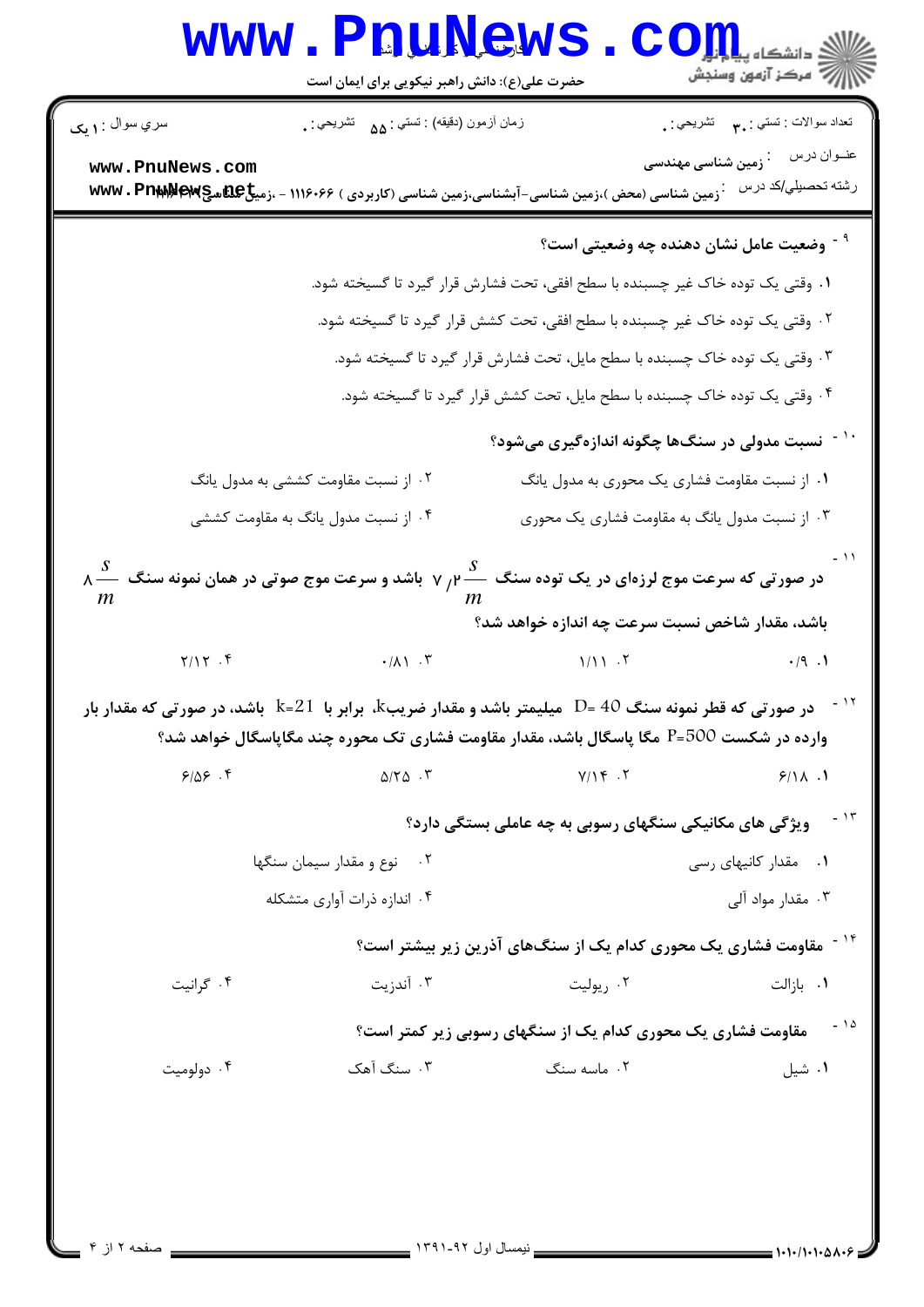|                 | www.PnuNews<br>حضرت علی(ع): دانش راهبر نیکویی برای ایمان است                                                                                                  |                                                                               | $\text{C}$ Om<br>ے<br>اللہ مرکز آزمون وسنجش                                                |
|-----------------|---------------------------------------------------------------------------------------------------------------------------------------------------------------|-------------------------------------------------------------------------------|--------------------------------------------------------------------------------------------|
| سري سوال : ١ يک | زمان أزمون (دقيقه) : تستى : ۵۵٪ تشريحي : .                                                                                                                    |                                                                               | تعداد سوالات : تستي : ٣ <sub>٠</sub> ٠     تشريحي : <sub>.</sub>                           |
| www.PnuNews.com | .<br>· زمین شناسی (محض )،زمین شناسی-آبشناسی،زمین شناسی (کاربردی ) ۱۱۱۶۰۶۶ - ،زمیخ۱۹۴۵ هـSww ، Pn:                                                             |                                                                               | عنــوان درس<br>.<br>زمین شناسی مهندسی<br>رشته تحصيلي/كد درس                                |
|                 |                                                                                                                                                               | با افزایش فشار محصور کننده، شکستگی در سنگ به چه صورتی خواهد شد؟               |                                                                                            |
|                 |                                                                                                                                                               | نسبت به امتداد تنش اصلی بزرگتر، زاویه ۳۰ درجه میسازد.                         | $\cdot$                                                                                    |
|                 |                                                                                                                                                               | نسبت به امتداد تنش اصلی کوچکتر، زاویه ۳۰ درجه میسازد.                         | ۲.                                                                                         |
|                 |                                                                                                                                                               | شبکه ای از شکستگیهای مورب توأم با تغییر شکلهای مومسان در آن ایجاد می شود.     | . $\mathsf{r}$                                                                             |
|                 |                                                                                                                                                               | شبکه ای از شکستگیهای موازی توأم با تغییر شکل های مومسان در آن ایجاد می شود.   | . $\mathfrak{f}$                                                                           |
|                 |                                                                                                                                                               | سنگ با هوازدگی نفوذی (PW) چه میزان هوازده شده است؟                            |                                                                                            |
|                 |                                                                                                                                                               |                                                                               | ۰۱ گواه دیدنی از هوازدگی وجود ندارد.                                                       |
|                 |                                                                                                                                                               | ۰۲ هوازدگی در تمام ناپیوستگیها توسعه دارد، اما جسم دچار هوازدگی اندک شده است. |                                                                                            |
|                 |                                                                                                                                                               | ۰۳ سنگ کاملاً تجزیه شده است و وضعیت ترد و از هم پاشیدگی دارد.                 |                                                                                            |
|                 |                                                                                                                                                               | ۰۴ هوازدگی در جسم سنگ گسترش یافته است، اما قسمتی از سنگ تازه باقی مانده است.  |                                                                                            |
|                 | و $D_{\rm p_o} = \circ P_{\rm p_o} = \circ P_{\rm p_o} = \circ P_{\rm p_o} = \circ P_{\rm p}$ باشد مقدار $C_c$ چقدر خواهد بود $D_{\rm p_o} = \circ P_{\rm p}$ |                                                                               | <sup>۱۸ -</sup> اگر                                                                        |
| 1.9             | $\gamma$ . $\gamma$                                                                                                                                           | $\mathbf{r}$ . $\mathbf{r}$                                                   | f.1                                                                                        |
|                 |                                                                                                                                                               |                                                                               | <sup>۱۹ -</sup> کدام یک از موارد زیر جزو پارامترهای مورد نیاز برای طبقه بندی یونیفاید است؟ |
|                 | ۰۲ شاخص خمیری                                                                                                                                                 |                                                                               | ۰۱ شاخص گروه                                                                               |
|                 | ۰۴ شاخص کیفیت سنگ                                                                                                                                             |                                                                               | ۰۳ شاخص مقاومت بار نقطهای                                                                  |
|                 |                                                                                                                                                               |                                                                               | <sup>۲۰ -</sup> بتن مناسب چه نوع ساختاری باید داشته باشد؟                                  |
|                 |                                                                                                                                                               |                                                                               | ۰۱ ترکیب شن و ماسه خوب دانه بندی شده با سیمان کم                                           |
|                 |                                                                                                                                                               |                                                                               | ۰۲ ترکیب شن و ماسه بد دانه بندی شده با سیمان کم                                            |
|                 |                                                                                                                                                               |                                                                               | ۰۳ ترکیب شن و ماسه خوب دانه بندی شده با سیمان زیاد                                         |
|                 |                                                                                                                                                               |                                                                               | ۰۴ ترکیب شن و ماسه بد دانه بندی شده با سیمان زیاد                                          |
|                 |                                                                                                                                                               |                                                                               |                                                                                            |
| ۰۴ ۸۲/۱ درصد    | ۴۰/۲ ۰۳ درصد                                                                                                                                                  | ۰۲ ۱۲/۸ درصد                                                                  | ۰۱ ۲۴/۴ درصد                                                                               |
|                 | <sup>۲۲ -</sup> در صورتی که مقدار زاویه اصطکاک داخلی (φ) خاکی صفر باشد، با توجه به معیار کولمب چه نوع خاکی است؟                                               |                                                                               |                                                                                            |
| ۰۴ سیلت و رس    | ۰۳ ماسه و رس                                                                                                                                                  | ۰۲ شن و سیلت                                                                  | ۰۱ شن و ماسه                                                                               |
|                 |                                                                                                                                                               |                                                                               |                                                                                            |